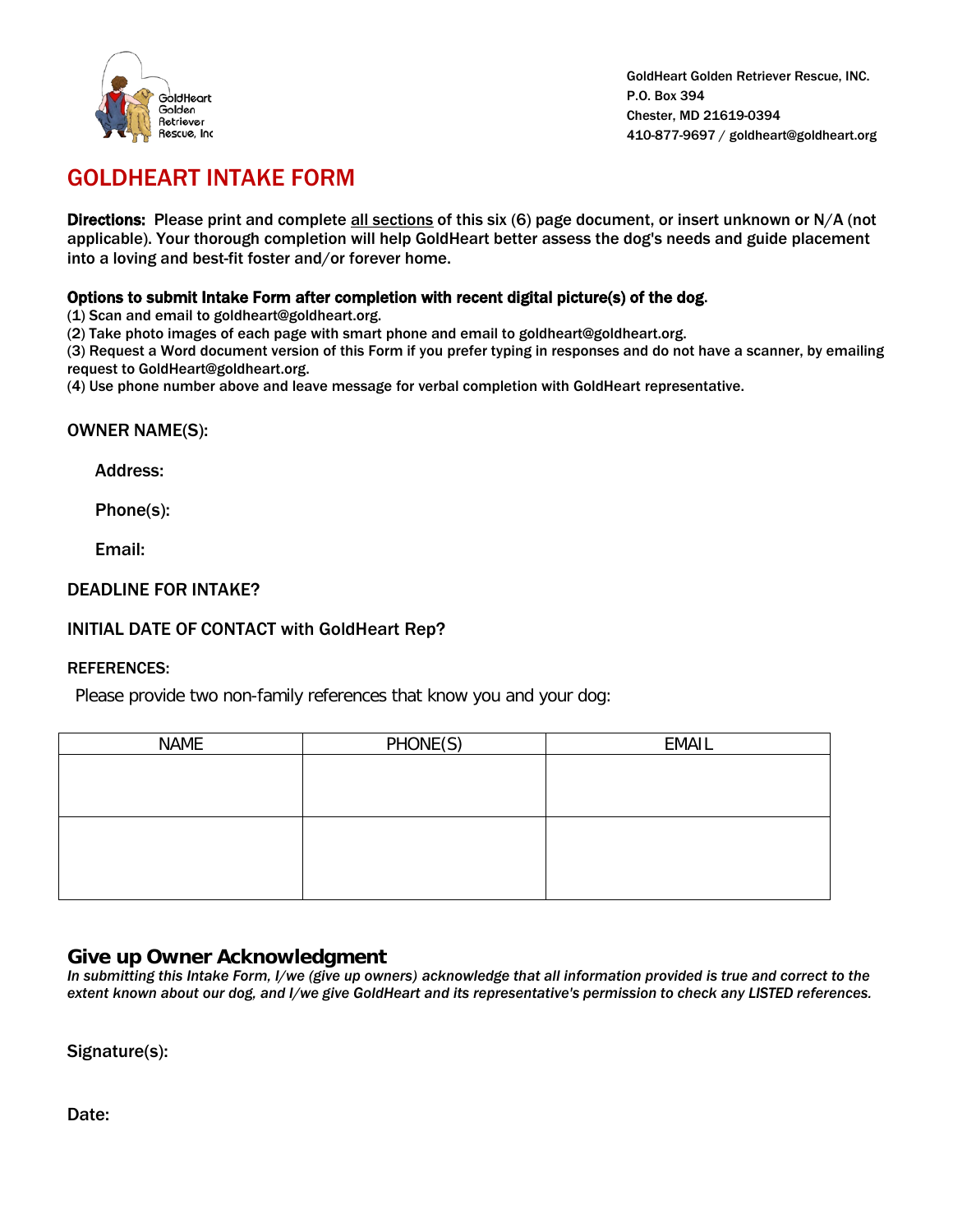| <b>TODAY'S DATE</b>                                                                     |  |
|-----------------------------------------------------------------------------------------|--|
| <b>DOG NAME</b>                                                                         |  |
| <b>DOG NICKNAMES</b>                                                                    |  |
| <b>DOG DOB</b>                                                                          |  |
| DOG AGE (ESTIMATE IF DOB<br><b>NOT KNOWN)</b>                                           |  |
| SEX (M or F)                                                                            |  |
| <b>IS DOG SPAYED OR</b><br><b>NEUTERED (Yes or No) AND IF</b><br>YES, WHEN (Month/Year) |  |
| <b>WEIGHT</b>                                                                           |  |
| COLOR/COAT                                                                              |  |
| <b>PUREBRED GOLDEN (Yes or</b><br>Golden Mix and describe mix<br>if known)              |  |
| <b>MICROCHIP OR TATTOO (Yes)</b><br>/No)                                                |  |
| <b>MICROCHIP MFG AND</b><br><b>NUMBER</b>                                               |  |
| <b>OTHER MARKINGS</b>                                                                   |  |

# 1. REASON FOR GIVE UP?

## 2. HOW OLD WAS DOG WHEN AQUIRED?

3. NAME OF BREEDER/PLACE PURCHASED/HOW OBTAINED?

# *4.* DOG'S VET/PRACTICE NAME:

- a. Address
- b. Phone Number
- c. Contact name
- 5. VACCINE STATUS (e.g., Rabies, Distemper, etc. include date last given and when next due)?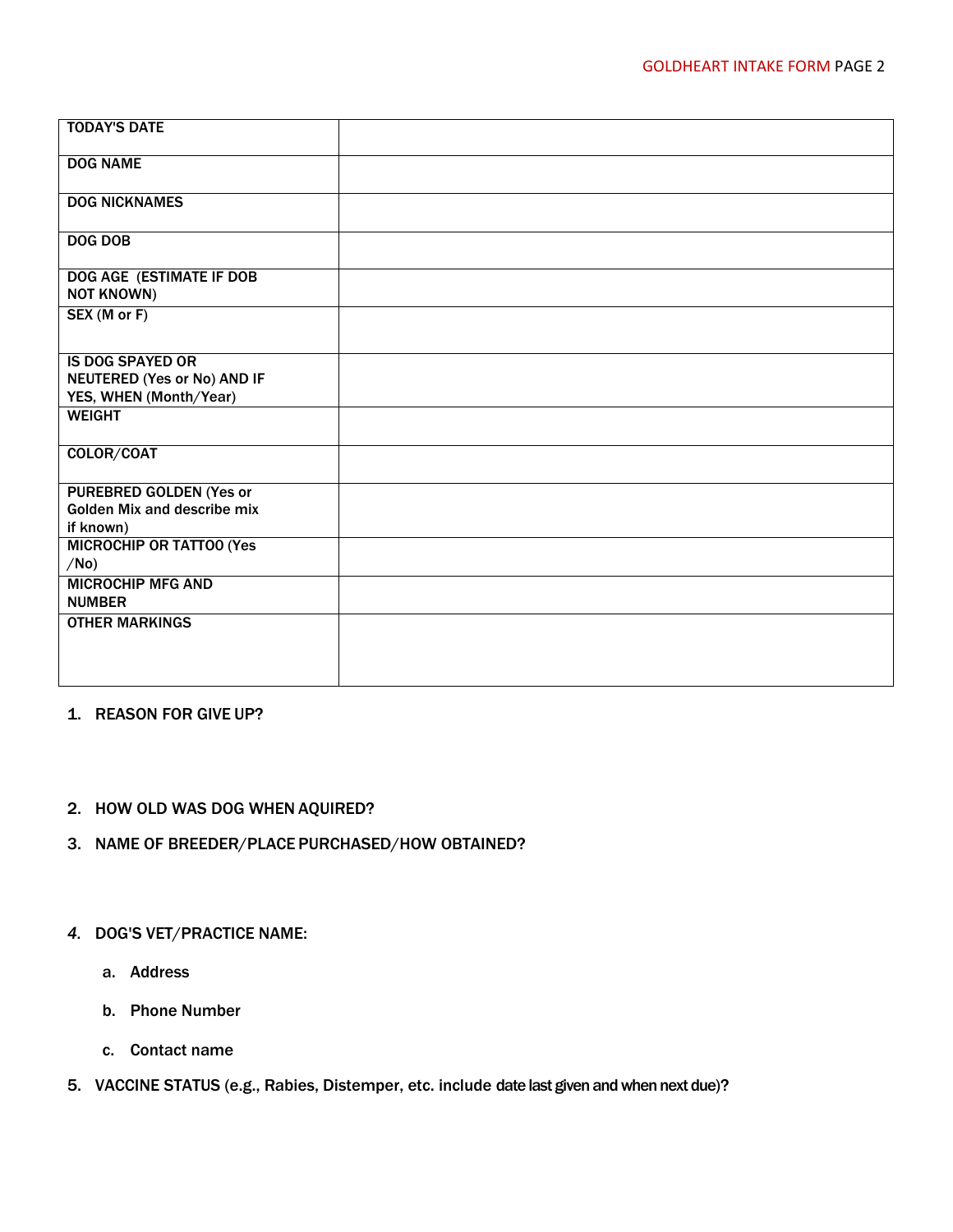#### 6. TAKES HEARTWORM (MONTHLY) PREVENTIVE Y OR N?

- a. If Yes, Brand (e.g., Heartgard, Sentinel)?
- b. Last given on?
- 7. TREATED FOR FLEAS AND TICKS Y OR N?
	- a. If Yes, Brand, e.g., Frontline, Nexgard)?
	- b. Last given on?
- 8. MEDICAL ISSUES/MEDICATIONS?
- 9. DATE OF LAST VET VISIT?
- 10. HOUSEBROKEN (Y or N)?
- 11. Reliable how long?
- 12. SPENDS DAYS WHERE?
- 13. SPENDS NIGHTS WHERE?
- 14. AVERAGE TIME ALONE DURING THEDAY?
- 15. LIVING WITH OTHER ANIMALS (LIST TYPE SEX AGE OF EACH)?
- 16. HOW IS DOG WITH NEW DOGS COMING INTO HOUSE?
- 17. HOW IS DOG WITH NEW CATS COMING INTO HOUSE?
- 18. HAS THE DOG EVER BITTEN ANOTHER ANIMAL (Y or N and type of animal)?
	- a. Veterinary Attention Needed (Y or N)?
	- b. What caused it and how often does it occur?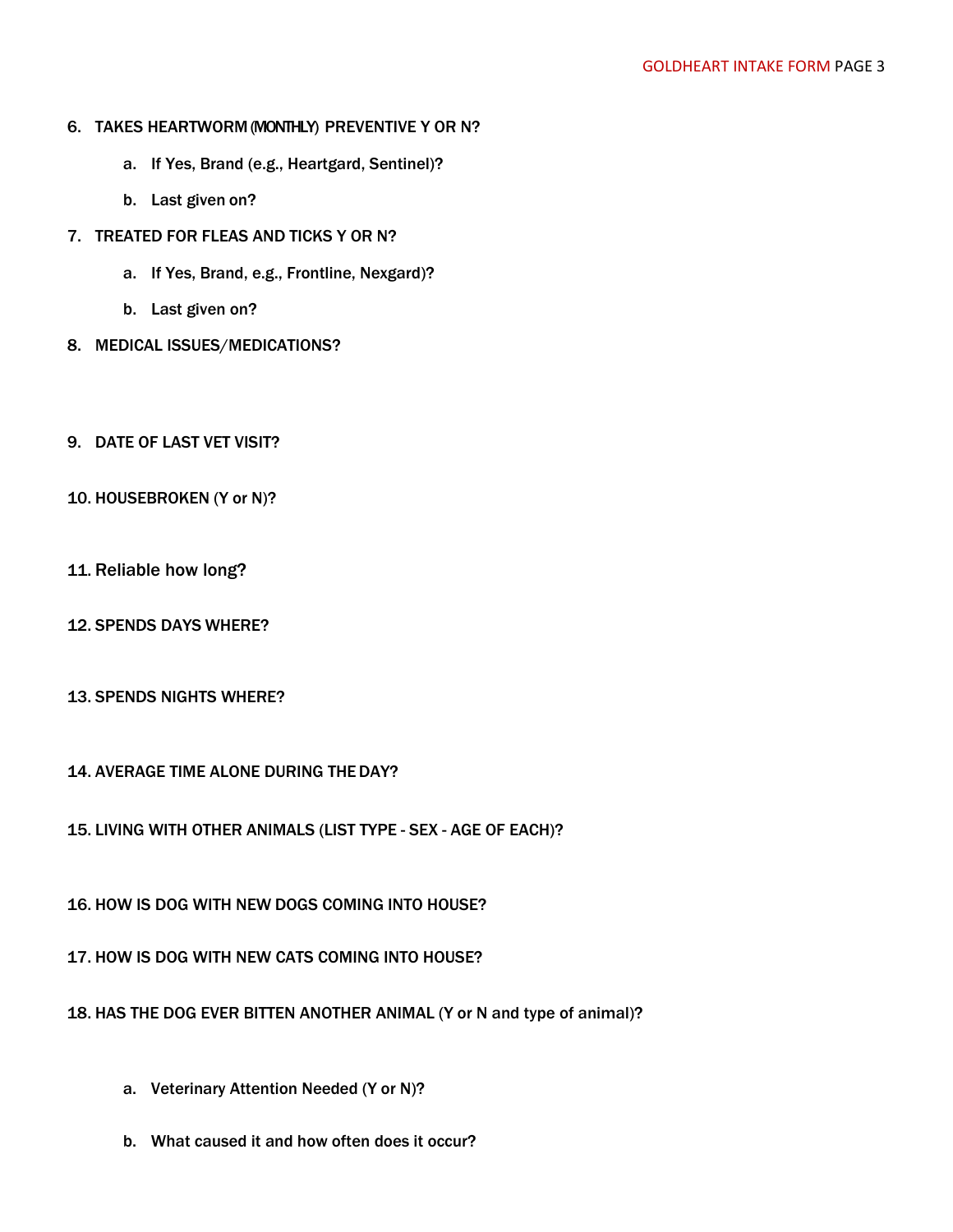## 19. WHAT AGES OF CHILDREN HAS DOG LIVED WITH/BEENAROUND?

## 20. HAS THE DOG EVER BITTEN A HUMAN (Y or N)?

- a. Professional Medication Attention (Y or N)?
- b. Bite Report Filed (Medical Facility Name, County/State)?
- c. If no bite report, was skin broken (Y or N)?
- d. Describe Circumstances/Frequency?

# 21. WHEN WAS THE LAST TIME YOUR DOG EVER GROWLED OR SNAPPED AT ADULTOR CHILD?

- a. What caused it and how often does this occur?
- b. What have you done when the dog did/does this?

# 22. CAN ANYONE WALK BY THE DOG WHEN EATING?

# 23. CAN A CHILD OR ADULT TAKE FOOD, TOYS, BONES, RAWHIDE OUT OF HIS MOUTHOR NEAR HIM?

# 24. CAN ANOTHER DOG TAKE A TOY AWAY OR GO NEARFOOD?

25. DOES THE DOG GO IN THE TRASH, STEAL FOOD,COUNTERSURF?

- a. How do you handle it?
- b. What is dog's reaction when corrected?

26. DOES THE DOG CHEW THINGS IT SHOULDN'T?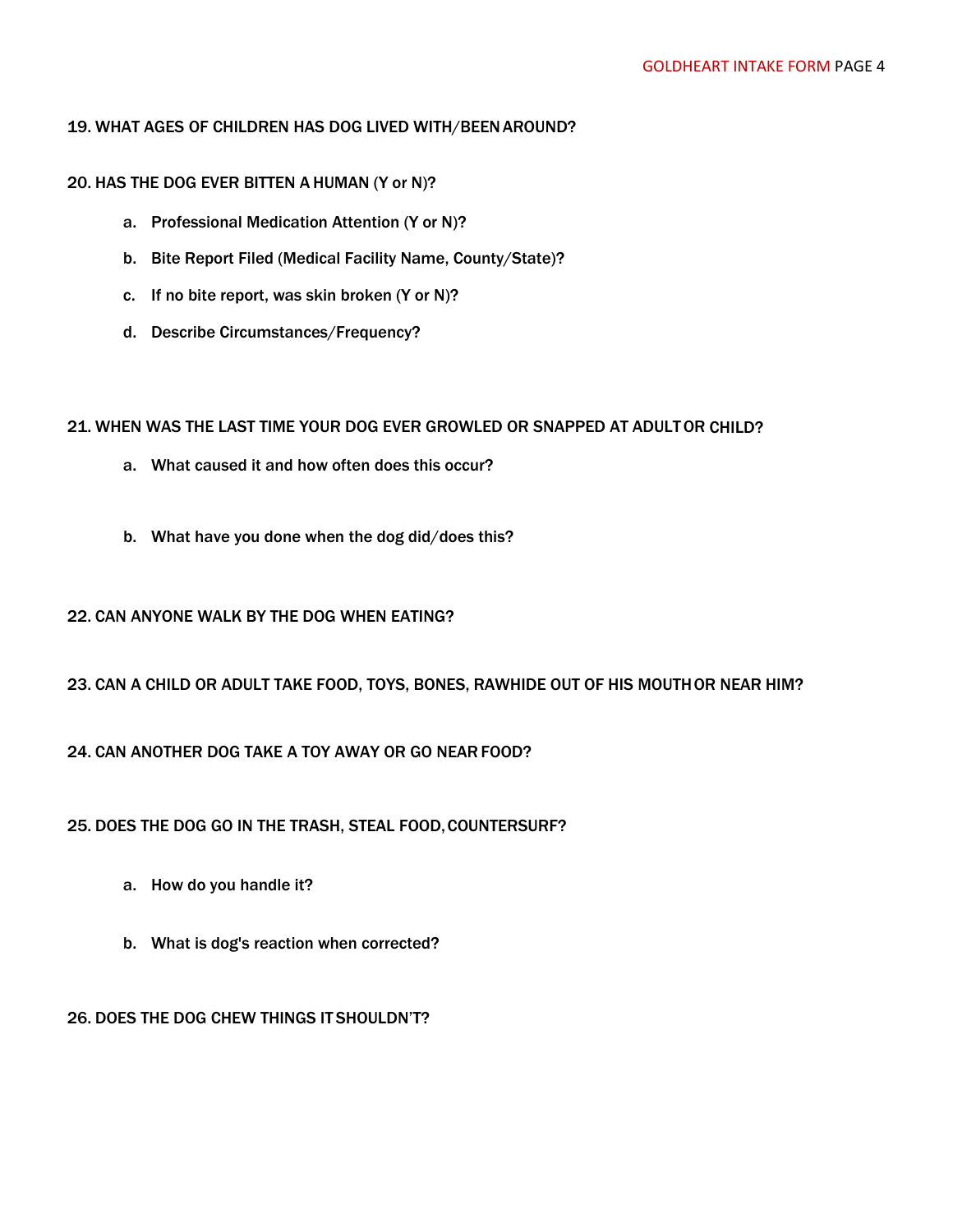#### 27. IS THE DOG ALLOWED ON FURNITURE OR BEDS?

a. If not, what do you do when he gets on it, and how does the dog react?

## 28. WHAT COMMANDS DOES YOUR DOG KNOW?

a. How reliable is your dog at obeying?

# 29. HAS HE HAD ANY FORMAL OBEDIENCE TRAINING (Y or N):

- a. Facility/Trainer Name
- b. Training type (basic, advanced, rally, etc).

# 30. WHEN WAS THE LAST TIME THE DOG WAS IN A CRATE?

a. Will your dog go in a crate willingly?

## 31. IS YOUR DOG CURRENTLY IN A HOME WITH A FENCED YARD (Y or N)?

a. Type (describe physical type, e.g., 4 ft chain link, or electric)?

## 32. DOES YOUR DOG TRY TO MOUNT CHILDREN, ADULTS or OTHER DOGS?

a. How do you handle it?

# 33. WHILE PETTING, GROOMING, ETC. IS THERE ANY PART DOG DOESN'T LIKE YOU TOTOUCH? DESCRIBE WHERE AND BEHAVIOR:

## 34. CAN YOU GRAB DOG BY COLLAR?

## 35. DOES DOG LIKE TO RIDE IN A CAR?

a. Gets Carsick (Y or N)?

## 36. LIKE WATER/SWIMMING?

## 37. PLAYS WHICH GAMES? FAVORITE TOYS?